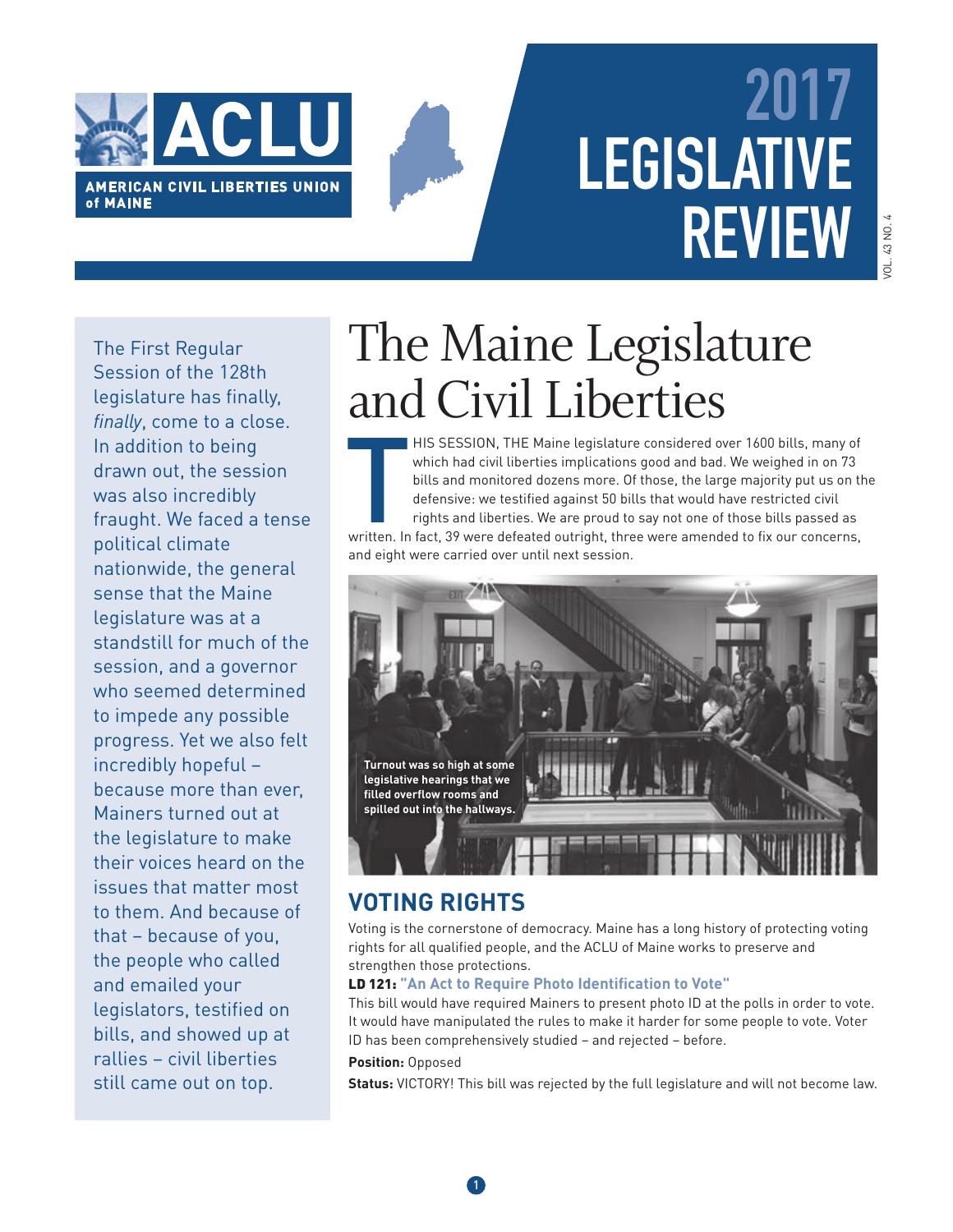

## **VOTING RIGHTS**

*(CONTINUED)*

#### LD 155: **"An Act to Protect Voting Integrity by Establishing a Residency Verification Requirement for Purposes of Voting"**

This bill would have required increased scrutiny of voters who list a college dorm as their residence. College students who live in Maine have the right to vote in Maine. They should not be subject to different laws than anyone else.

#### **Position:** Opposed

**Status:** VICTORY! This bill was rejected by the full legislature and will not become law.

## **IMMIGRANTS' RIGHTS**

The protections of due process and equal protection embodied in our Constitution and Bill of Rights apply to every person in this country, not just those who were born here.

### LD 390, the budget

**Summary:** Portions of the budget would have disqualified asylum seekers and other new Mainers from accessing the social safety net.

#### **Position:** Opposed

**Status:** VICTORY! After tense budget negotiations and a brief government shutdown, the legislature finally passed a budget in early July. Public benefits for noncitizens were not cut from the budget.

#### LD 366: **"An Act to Ensure Compliance with Federal Immigration Law by State and Local Government Entities"**

Like other so-called "anti-sanctuary city" bills around the country, this one capitalized on anti-immigrant fervor and would have required towns and cities to force their local law enforcement to act as immigration agents.

#### **Position:** Opposed

**Status:** VICTORY! This bill was rejected by the full legislature and will not become law.

## **REPRODUCTIVE RIGHTS**

In order to enjoy full liberty and be equal participants in society, women need to be able to make the decision about whether and when to have a child, free from undue government interference. This includes having access to birth control and abortion.

#### LD 327: **"An Act to Allow a Wrongful Death Cause of Action for the Death of a Viable Fetus"**

This bill would have conveyed legal status to a fetus, granting the fetus the legal rights to "heirs and an estate" and the right to sue under Maine's probate code. Bills like this one have been used to chip away at abortion rights around the country.

#### **Position:** Opposed

**Status:** VICTORY! This bill failed to pass in the Senate and will not become law.

*"I went to Augusta to testify on several matters that were important to me and to the preservation of our liberties and our democracy, including voting rights and Internet privacy. I felt it was vital to make my voice heard from the earliest stage possible, the committee process, instead of waiting until it was time for my senator or representative to vote."* **SAMUEL S., HARPSWELL**

## **BOARD OF DIRECTORS**

Susan Bates, *President* Colleen Khoury, *Vice President* Chris Branson, *Treasurer* Nancy Fannon, *Secretaty* Jodi Nofsinger, *Affirmative Action Officer* M. Calien Lewis, *National Board Rep*. Sarah Bigney Molly Butler-Bailey Daniel N. Crewe Peter Del Bianco Jr. Sally Dobres Joyce T. Gibson Alli Harper Doug Kimmel Harry Noel Susan Peck Peggy Siegle Robert E. Talbot

## **STAFF**

Oamshri Amarasingham, *Advocacy Director* Alison Beyea, *Executive Director* Marena Blanchard, *Organizer* Jensen Cook, *Statewide Field Strategist* Megan Gean-Gendron, *Senior Development & Operations Officer* Rachel Healy, *Communications & Public Education Director* Zachary Heiden, *Legal Director* Ned Kane, *Finance Director* Amy Kuhn, *Community Engagement Manager* Emma LeBlanc, *Researcher* Joelle Rutembesa, *Administrative Assistant* Margarita Salguero-Macklin, *Office Manager* Meagan Sway, *Justice Fellow* Valerie Todd, *Director of Philanthropy*

## **PUBLISHED BY**

ACLU of Maine Foundation 121 Middle St. Suite 200 Portland, ME 04101 (207) 774-5444 info@aclumaine.org www.aclumaine.org

## **DESIGN**

Talley-O Design www.talley-o.com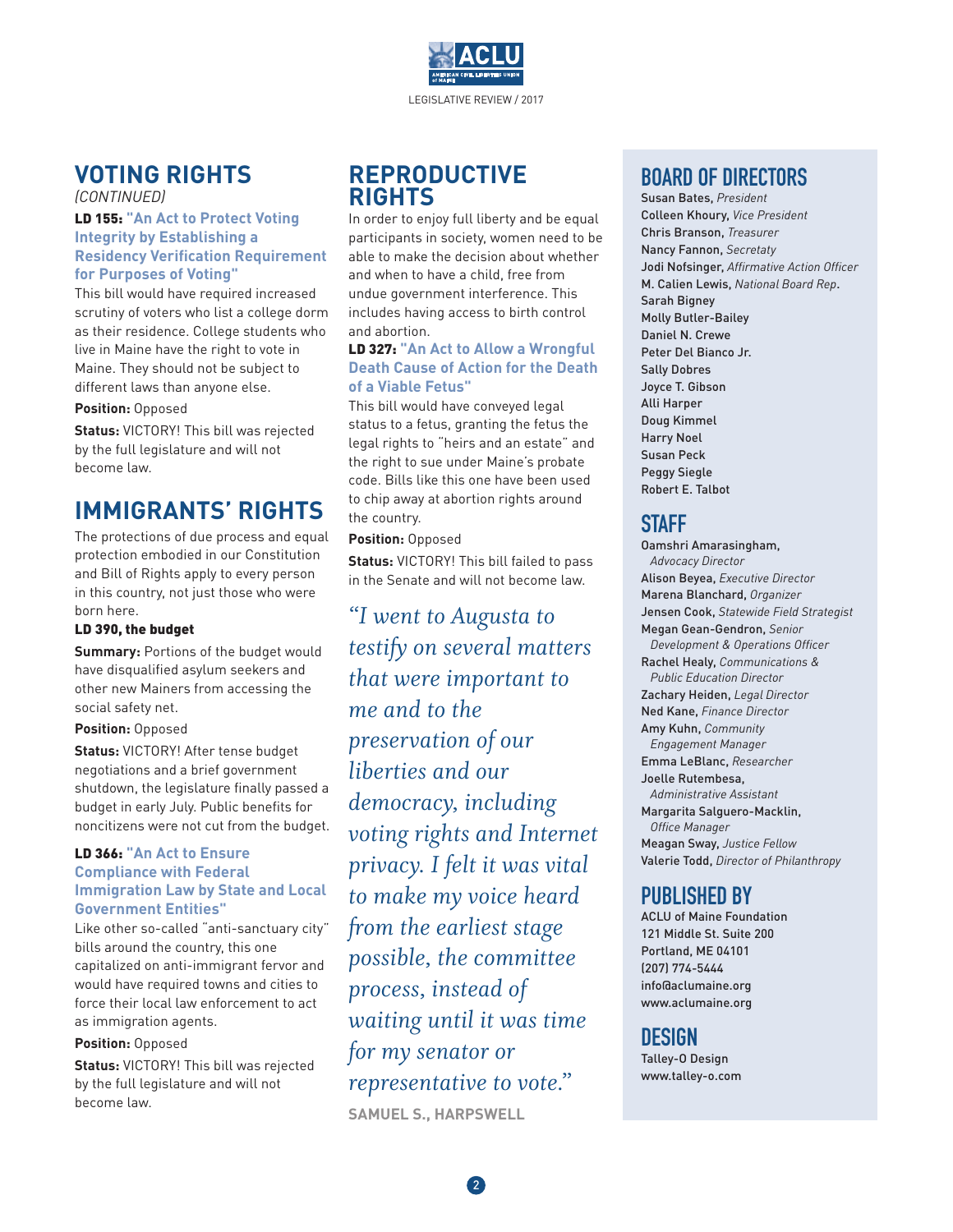

**Over 100 people gather outside the State House to tell legislators to reject an anti-immigrant bill.**

## **JUSTICE REFORM**

The justice system should rely on evidence-based policies to protect public safety. Yet much like the rest of the country, Maine suffers from excessively harsh criminal justice policies that disproportionately affect poor people and people of color, result in mass incarceration, and stand in the way of a fair and equal society.

#### LD 1190: **"An Act Regarding Driver's License Suspensions for Nondriving-related Violations"**

This bill seeks to end automatic license suspensions for missed fines payments for most non-driving related violations. Making it harder for people to get to work and other important appointments will only make it harder for them to pay their fines, further trapping them in the justice system.

**Position:** In support

**Status:** This bill will be carried over and taken up next session.

*"I was proud to represent Movimiento Cosecha and people like me and my family to speak against LD 366. That bill was racist and would have broken the family bond that we have and I am glad that it didn't pass."* 

**ETHAN B., 15, PORTLAND**

It received a strong vote out of committee, 11-2 Ought to Pass. The bill was supported unanimously by the House and the Senate and is now pending in the Appropriations Committee.



**ACLU of Maine advocacy director Oami Amarasingham testifies before a legislative committee.**